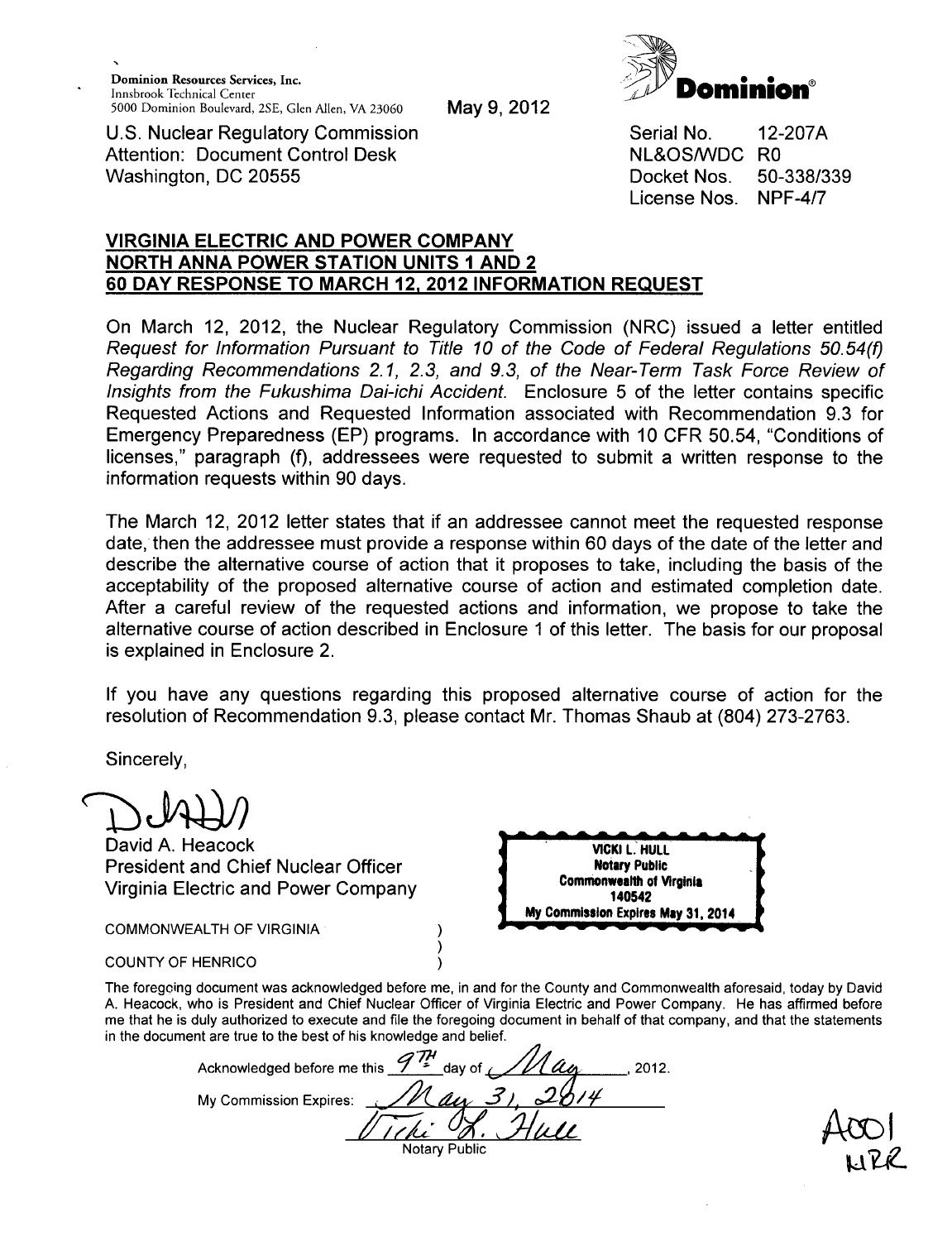Commitments made in this letter: As proposed in Enclosure **1** based on currently scheduled refueling outage dates.

Enclosures:

- 1. Proposed Alternative Course of Action for Responding to Recommendation 9.3 Information Request
- 2. Basis for Proposed Alternative Course of Action for Responding to EP Requested Information

cc: U.S. Nuclear Regulatory Commission, Region II Regional Administrator 245 Peachtree Center Ave. NE Suite 1200 Atlanta, Georgia 30303-1257

> Dr. V. Sreenivas Project Manager. U.S. Nuclear Regulatory Commission One White Flint North, Mail Stop 08 G-9A 11555 Rockville Pike Rockville, MD 20852-2738

> K. R. Cotton Project Manager U.S. Nuclear Regulatory Commission One White Flint North, Mail Stop 08 G-9A 11555 Rockville Pike Rockville, MD 20852-2738

NRC Senior Resident Inspector North Anna Power Station

J. E. Reasor, Jr. Old Dominion Electric Cooperative Innsbrook Corporate Center, Suite 300 4201 Dominion Blvd. Glen Allen, Virginia 23060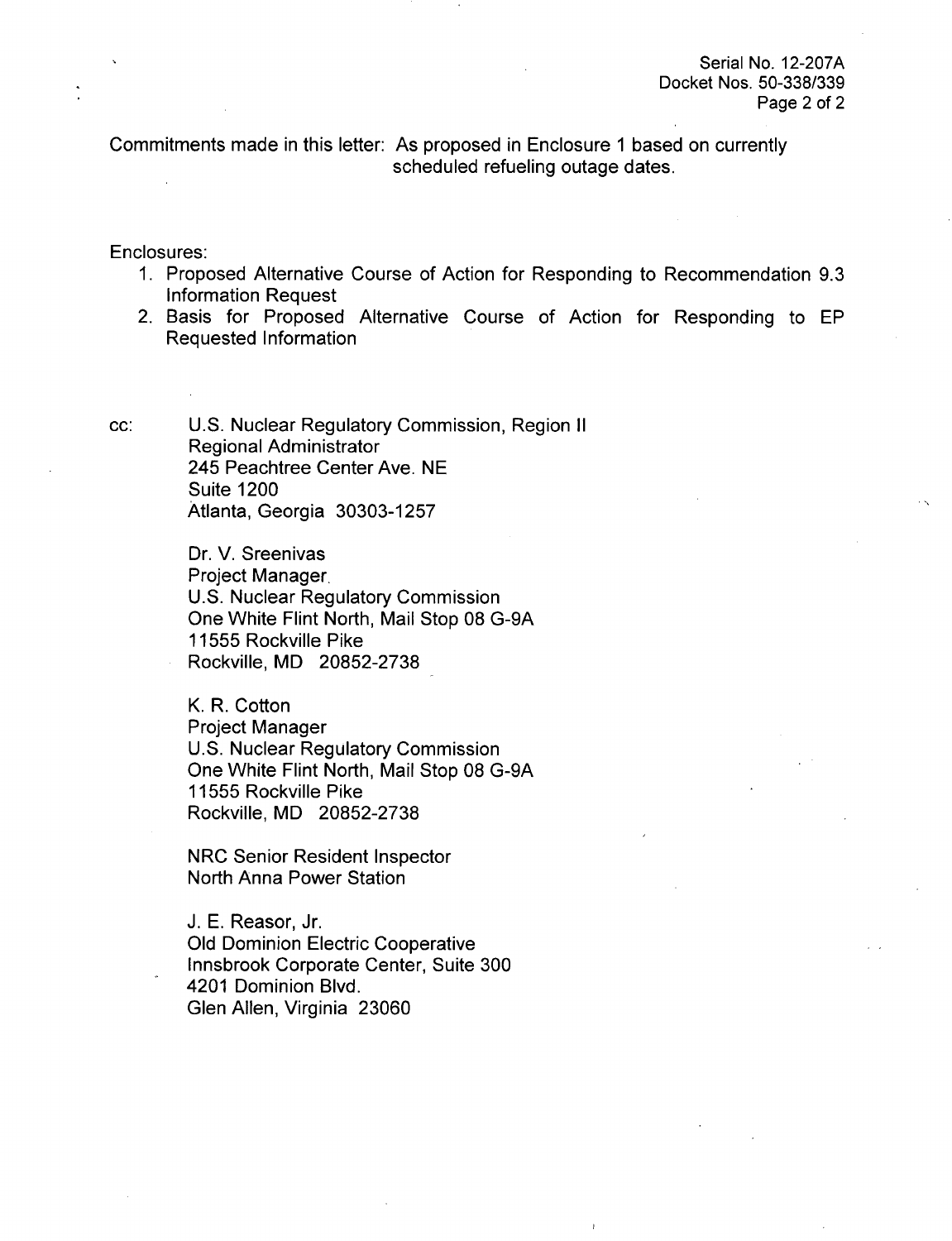Serial No. 12-207A Docket Nos. 50-338/339

# ENCLOSURE **I**

## PROPOSED ALTERNATIVE COURSE OF ACTION FOR RESPONDING TO RECOMMENDATION 9.3 INFORMATION REQUEST

VIRGINIA ELECTRIC AND POWER COMPANY NORTH ANNA POWER STATION UNITS **I** AND 2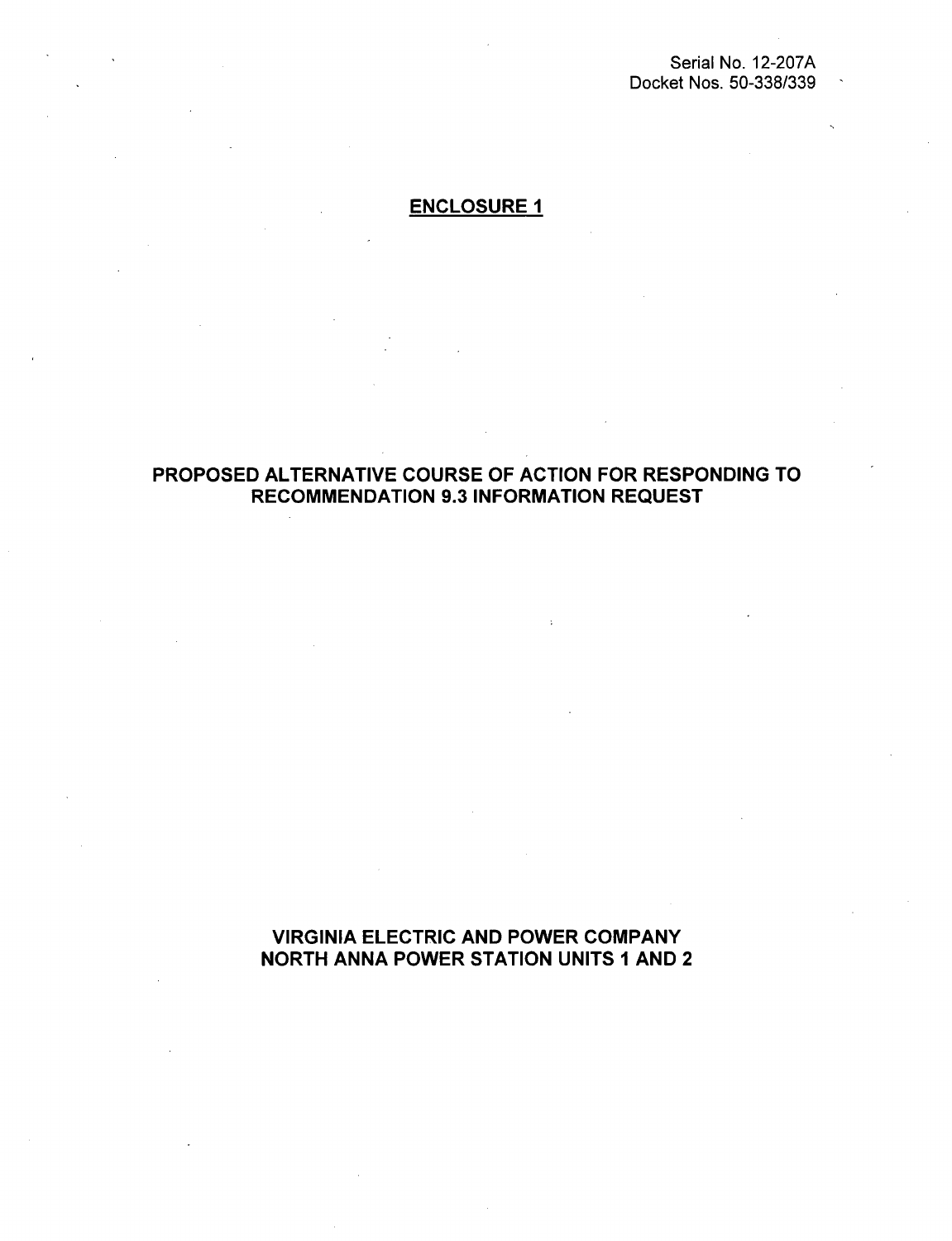Serial No. 12-207A Docket Nos. 50-338/339 60 Day Response to March 12, 2012 Information Request Enclosure 1, Page 1 of 4

## Enclosure **I** Proposed Alternative Course of Action for Responding to Recommendation **9.3** Information Request

# **Estimated** Request | Completion | Requested Information **#** Date **1** 10/31/12 Provide an assessment of the current communications systems and equipment used during an emergency event to identify any enhancements that may be needed to ensure communications are maintained during a large scale natural event meeting the conditions described in Enclosure 2. The assessment should: • Identify any planned or potential improvements to existing onsite communications systems and their required normal and/or backup power supplies, \* Identify any planned or potential improvements to existing offsite communications systems and their required normal and/or backup power supplies, • Provide a description of any new communications system(s) or technologies that will be deployed based upon the assumed conditions described above, and • Provide a description of how the new and/or improved systems and power supplies will be able to provide for communications during a loss of all AC power. 2 6/11/12 Describe any interim actions that have been taken or are planned to be taken to enhance existing communications systems power supplies until the communications assessment and the resulting actions are complete. 3 Provide an implementation schedule of the time needed to conduct and implement the results of the communications assessment. 9/28/12 Conduct the communications assessment. 10/31/12 Provide an implementation schedule of the time needed to implement the results of the communications assessment.

#### Communications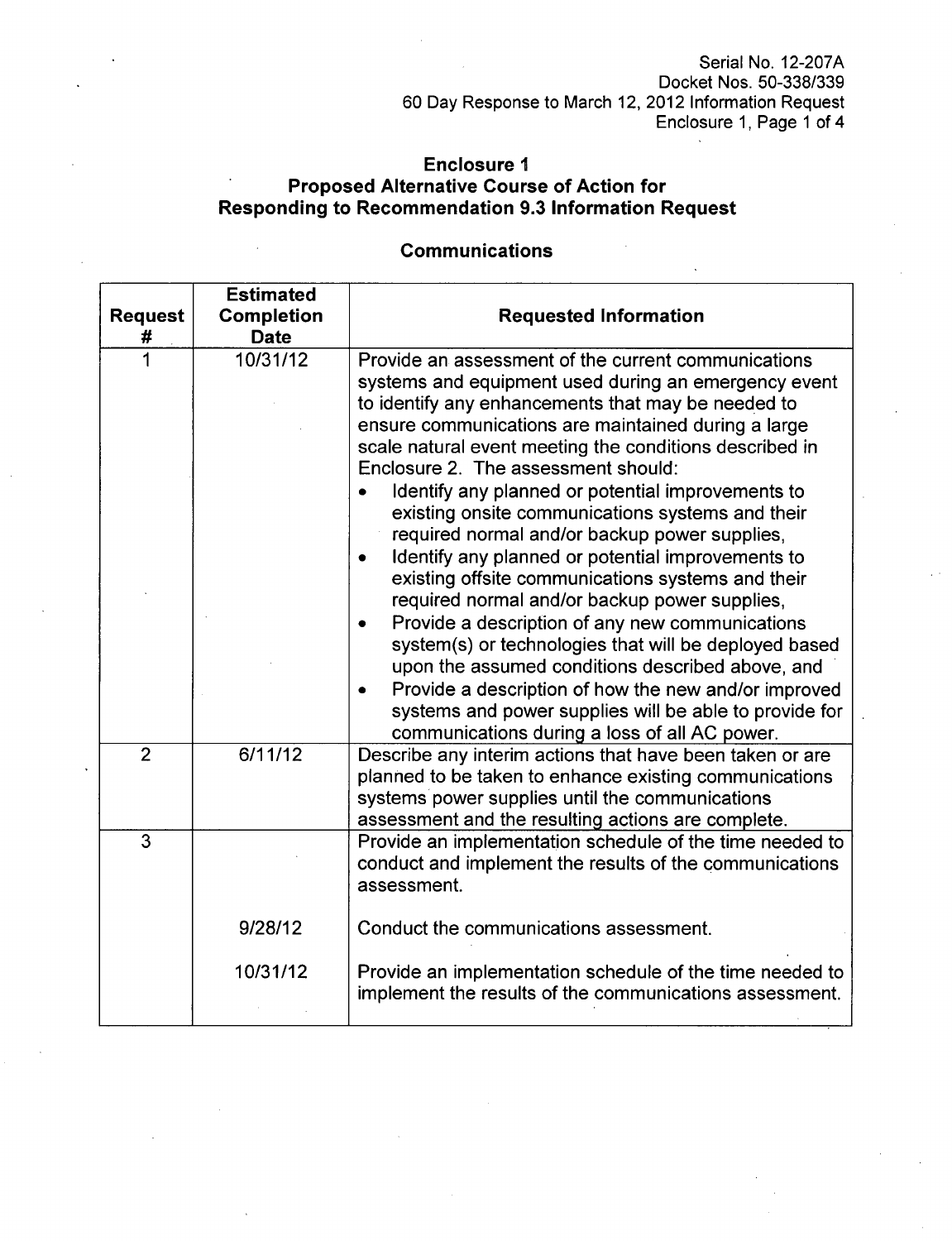### Serial No. 12-207A Docket Nos. 50-338/339 60 Day Response to March 12, 2012 Information Request Enclosure 1, Page 2 of 4

# **Staffing**

| <b>Request</b><br># | <b>Estimated</b><br><b>Completion</b><br><b>Date</b>                            | <b>Requested Information</b>                                                                                                                                                                                                                                                                                                                                                                                                                                                                                                                                                                                                                                                                                                                                                                                                                                                                                                                                                                                                                                                                                                                                                                                                                           |
|---------------------|---------------------------------------------------------------------------------|--------------------------------------------------------------------------------------------------------------------------------------------------------------------------------------------------------------------------------------------------------------------------------------------------------------------------------------------------------------------------------------------------------------------------------------------------------------------------------------------------------------------------------------------------------------------------------------------------------------------------------------------------------------------------------------------------------------------------------------------------------------------------------------------------------------------------------------------------------------------------------------------------------------------------------------------------------------------------------------------------------------------------------------------------------------------------------------------------------------------------------------------------------------------------------------------------------------------------------------------------------|
| 1                   |                                                                                 | Provide an assessment of the onsite and augmented staff<br>needed to respond to a large scale natural event meeting<br>the conditions described in Enclosure 2. This assessment<br>should include a discussion of the onsite and augmented<br>staff available to implement the strategies as discussed in<br>the emergency plan and/or described in plant operating<br>procedures. The following functions are requested to be<br>assessed:<br>How onsite staff will move back-up equipment (e.g.,<br>pumps, generators) from alternate onsite storage<br>facilities to repair locations at each reactor as<br>described in the order regarding the NRC Near-Term<br>Task Force (NTTF) Recommendation 4.2. It is<br>requested that consideration be given to the major<br>functional areas of NUREG-0654, Table B-1, such as<br>plant operations and assessment of operational<br>aspects, emergency direction and control,<br>notification/communication, radiological accident<br>assessment, and support of operational accident<br>assessment, as appropriate.<br>New staff or functions identified as a result of the<br>assessment.<br>Collateral duties (personnel not being prevented from<br>timely performance of their assigned functions). |
|                     | 4/30/13                                                                         | Provide onsite and augmented staffing assessment<br>considering all requested functions except those related to<br>NTTF Recommendation 4.2. [Phase 1 staffing<br>assessment]                                                                                                                                                                                                                                                                                                                                                                                                                                                                                                                                                                                                                                                                                                                                                                                                                                                                                                                                                                                                                                                                           |
|                     | 4 months prior<br>to beginning of<br>second refueling<br>outage*<br>(Fall 2014) | Provide onsite and augmented staffing assessment<br>considering functions related to NTTF Recommendation<br>4.2. [Phase 2 staffing assessment]                                                                                                                                                                                                                                                                                                                                                                                                                                                                                                                                                                                                                                                                                                                                                                                                                                                                                                                                                                                                                                                                                                         |
|                     | outage)                                                                         | *As used within the context of NRC Order EA-12-049<br>1                                                                                                                                                                                                                                                                                                                                                                                                                                                                                                                                                                                                                                                                                                                                                                                                                                                                                                                                                                                                                                                                                                                                                                                                |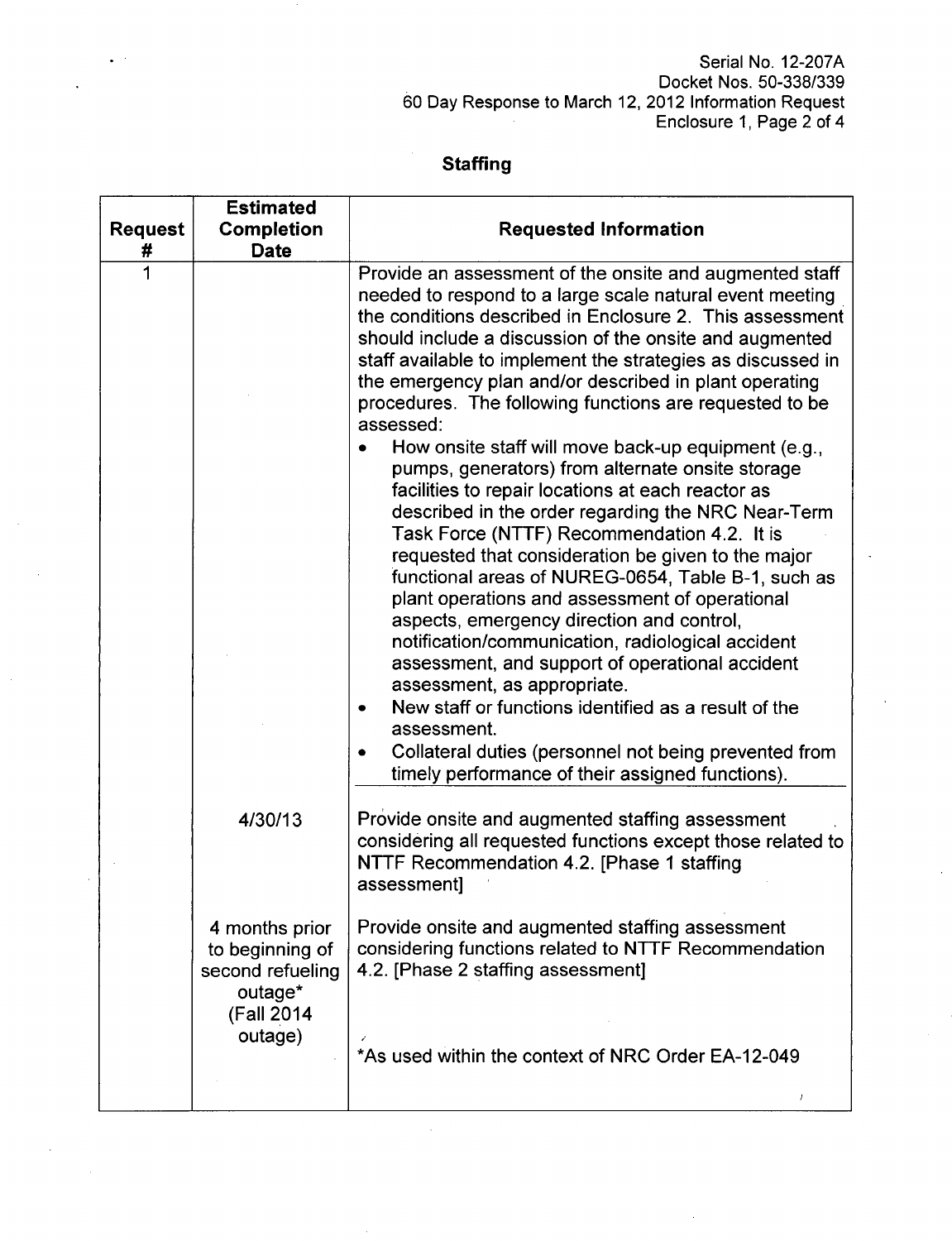| <b>Request</b> | <b>Estimated</b><br><b>Completion</b>                                                      | <b>Requested Information</b>                                                                                                                                                                                                                        |  |
|----------------|--------------------------------------------------------------------------------------------|-----------------------------------------------------------------------------------------------------------------------------------------------------------------------------------------------------------------------------------------------------|--|
| #              | <b>Date</b>                                                                                |                                                                                                                                                                                                                                                     |  |
| $\overline{2}$ |                                                                                            | Provide an implementation schedule of the time needed to<br>conduct the onsite and augmented staffing assessment.<br>If any modifications are determined to be appropriate,<br>please include in the schedule the time to implement the<br>changes. |  |
|                |                                                                                            | 1. Conduct the onsite and augmented staffing<br>assessment:                                                                                                                                                                                         |  |
|                | 3/29/13                                                                                    | The onsite and augmented staffing assessment<br>considering all requested functions except those related to<br>NTTF Recommendation 4.2. [Phase 1 staffing<br>assessment]                                                                            |  |
|                | 5 months prior<br>to beginning of<br>second refueling<br>outage *<br>(Fall 2014<br>outage) | The onsite and augmented staffing assessment<br>considering functions related to NTTF Recommendations<br>4.2. [Phase 2 staffing assessment]                                                                                                         |  |
|                |                                                                                            | 2.<br>A schedule of the time needed to implement changes<br>will be provided as follows:                                                                                                                                                            |  |
|                | 4/30/13                                                                                    | Implementation schedule associated with the Phase 1<br>staffing assessment.                                                                                                                                                                         |  |
|                | 4 months prior<br>to beginning of<br>second refueling                                      | Implementation schedule associated with the Phase 2<br>staffing assessment.                                                                                                                                                                         |  |
|                | outage *<br>(Fall 2014<br>outage)                                                          | *As used within the context of NRC Order EA-12-049                                                                                                                                                                                                  |  |
| 3              | 6/11/12                                                                                    | Identify how the augmented staff would be notified given<br>degraded communications capabilities.                                                                                                                                                   |  |
| 4              | 6/11/12                                                                                    | Identify the methods of access (e.g., roadways, navigable<br>bodies of water and dockage, airlift, etc.) to the site that<br>are expected to be available after a widespread large<br>scale natural event.                                          |  |

 $\bar{z}$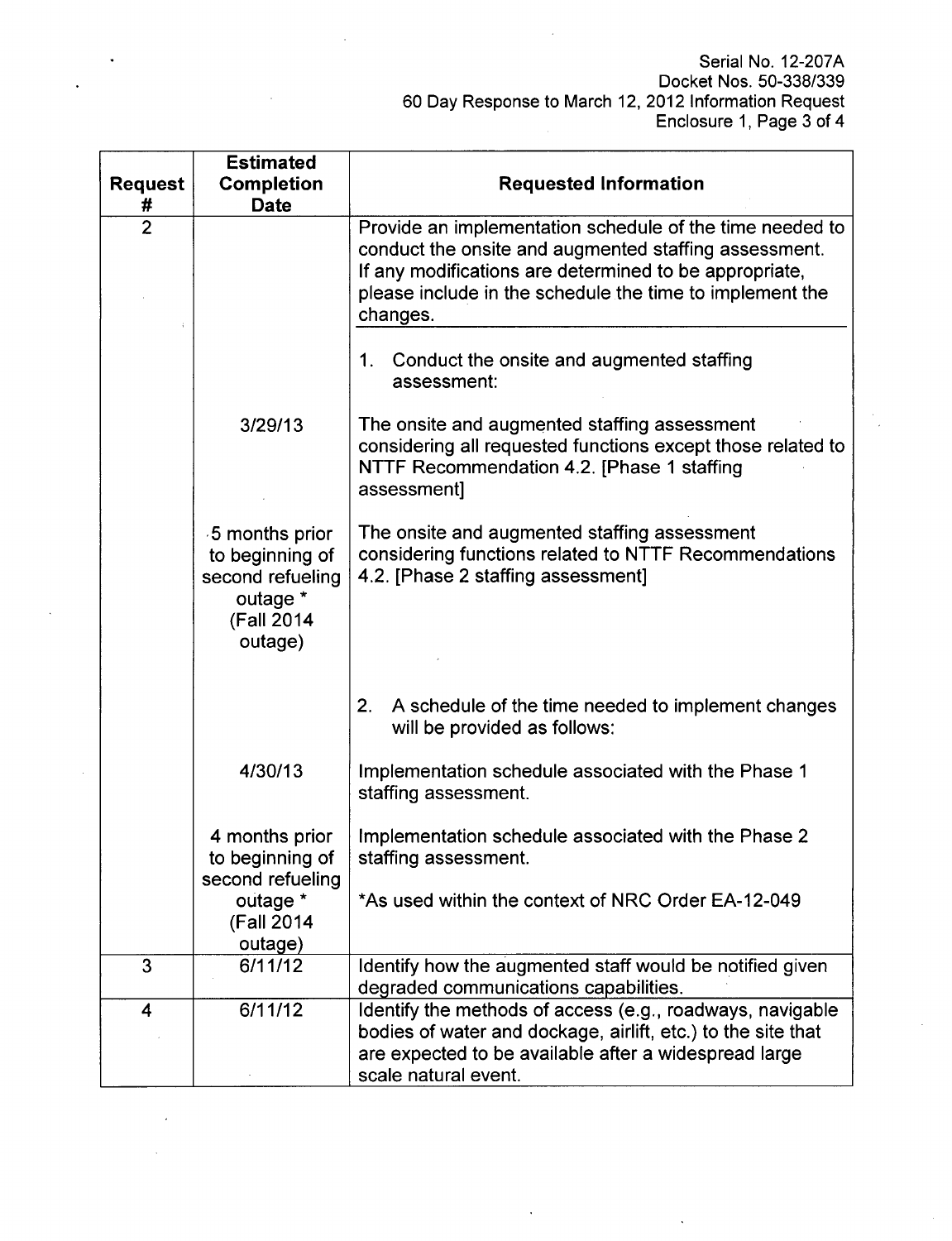| <b>Request</b><br># | <b>Estimated</b><br><b>Completion</b><br><b>Date</b>             | <b>Requested Information</b>                                                                                                                                                                                                                                                                                                                                                           |  |
|---------------------|------------------------------------------------------------------|----------------------------------------------------------------------------------------------------------------------------------------------------------------------------------------------------------------------------------------------------------------------------------------------------------------------------------------------------------------------------------------|--|
| 5                   | 6/11/12                                                          | Identify any interim actions that have been taken or are<br>planned prior to the completion of the staffing<br>assessment.                                                                                                                                                                                                                                                             |  |
| 6                   |                                                                  | Identify changes that have been made or will be made to<br>your emergency plan regarding the on-shift or augmented<br>staffing changes necessary to respond to a loss of all AC<br>power, multi-unit event, including any new or revised<br>agreements with offsite resource providers (e.g., staffing,<br>equipment, transportation, etc.).<br>Changes will be identified as follows: |  |
|                     | 4/30/13                                                          | Changes associated with the Phase 1 staffing<br>assessment.                                                                                                                                                                                                                                                                                                                            |  |
|                     | 4 months prior<br>to beginning of<br>second refueling<br>outage* | Changes associated with the Phase 2 staffing<br>assessment.                                                                                                                                                                                                                                                                                                                            |  |
|                     | (Fall 2014<br>outage)                                            | *As used within the context of NRC Order EA-12-049                                                                                                                                                                                                                                                                                                                                     |  |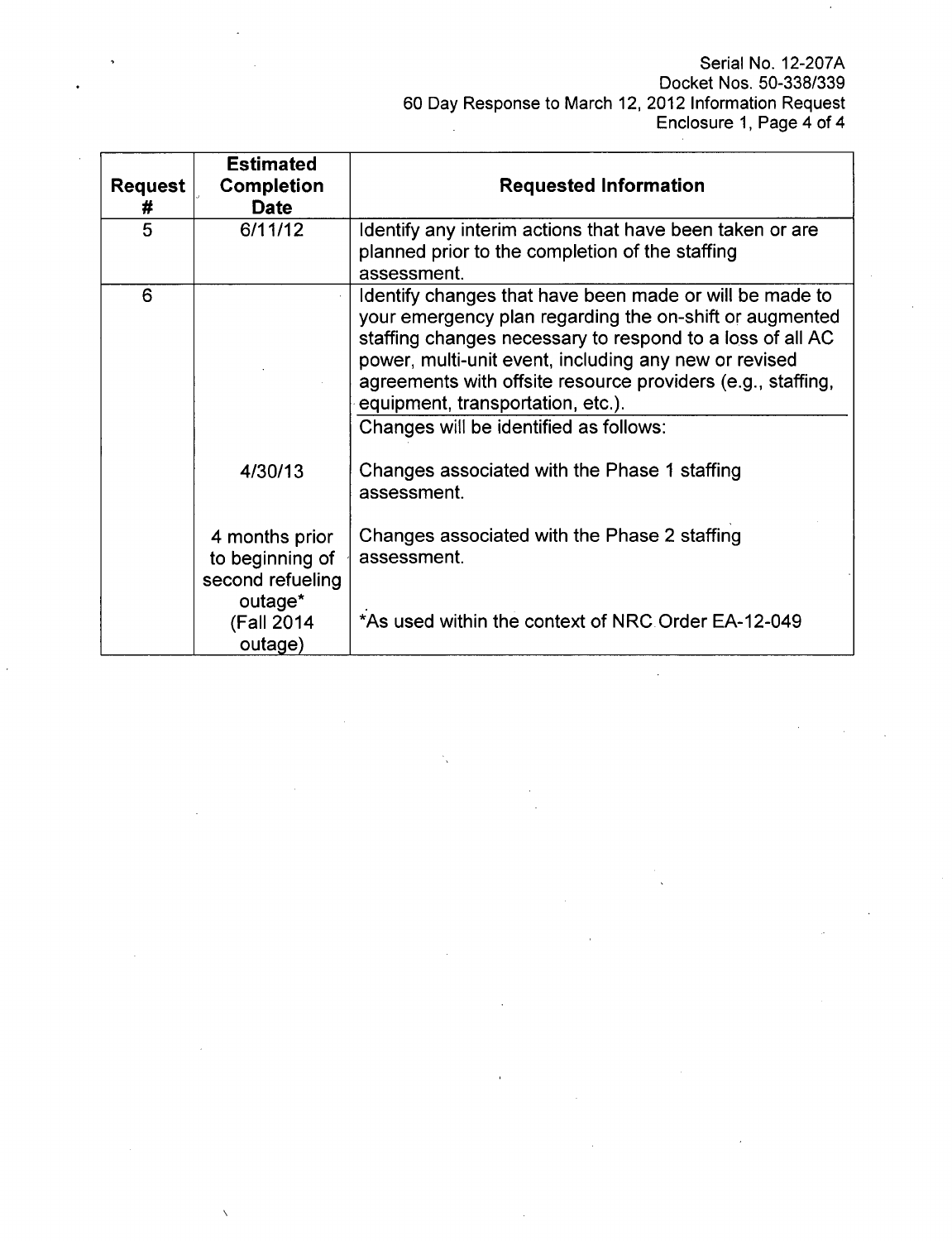$\bullet$ 

t.

## ENCLOSURE 2

## BASIS FOR PROPOSED ALTERNATIVE COURSE OF ACTION FOR RESPONDING TO EP REQUESTED INFORMATION

 $\ddot{\phantom{a}}$ 

VIRGINIA ELECTRIC AND POWER COMPANY NORTH ANNA POWER STATION UNITS **1** AND 2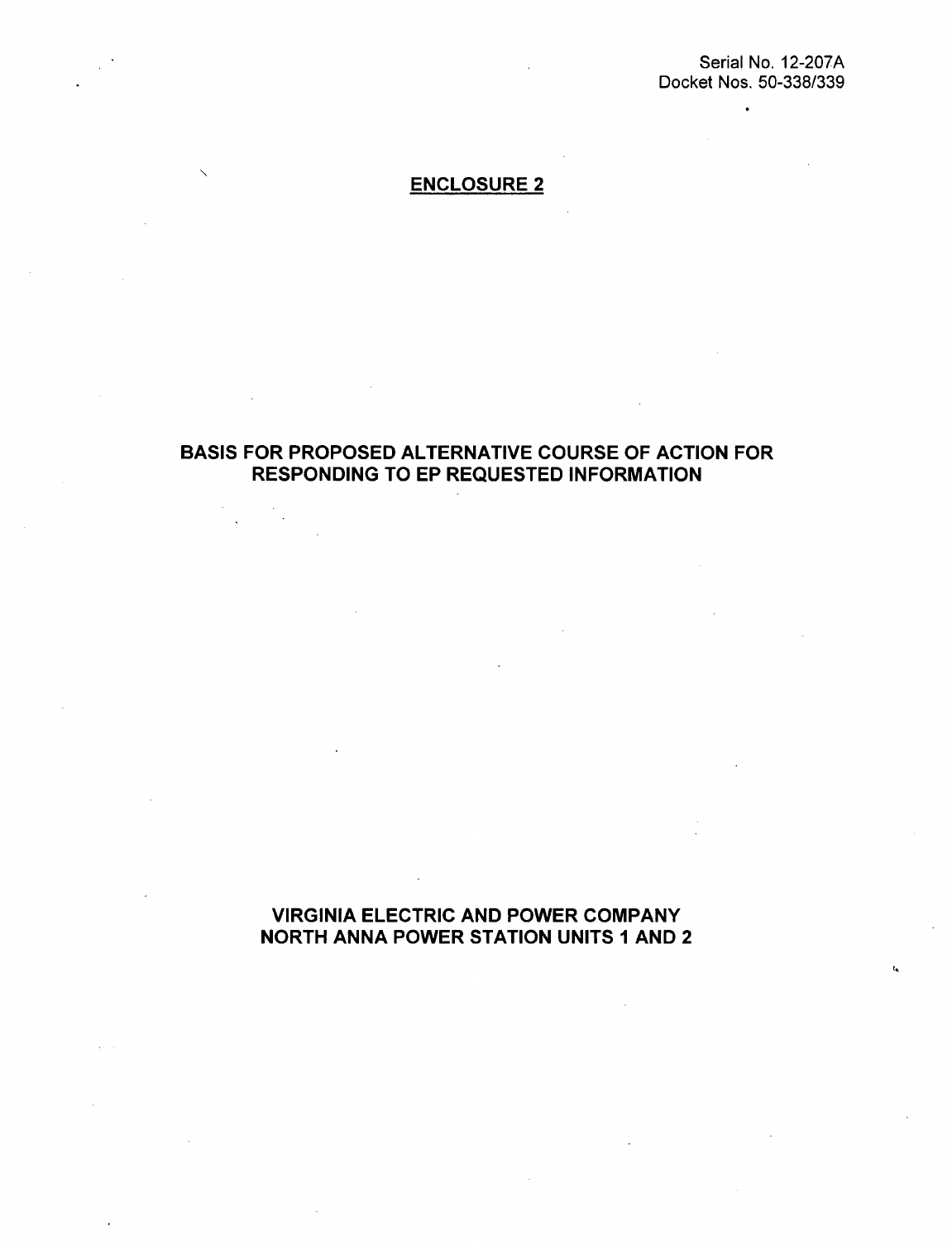Serial No. 12-207A Docket Nos. 50-338/339 60 Day Response to March 12, 2012 Information Request Enclosure 2, Page 1 of 3

### Basis for Proposed Alternative Course of Action for Responding to EP Requested Information

### Communications

There are two separate responses to the information requests related to communications. The alternative timing of responses to requests #1 and #3 proposed in Enclosure 1 reflects the higher priority placed by the staff, and approved by the Commission in SRM-SECY-12- 0025, upon the completion of licensee actions necessary to comply with the Final EP Rule issued on November 23, 2011 (76 *Fed. Reg. 72,560).* The proposed alternative timing is warranted as many of the licensee staff resources necessary for performing the communications assessment are the same resources involved in implementing new EP Rule requirements, responding to Institute of Nuclear Power Operations (INPO) initiatives related to enhancing communications capabilities (e.g., INPO Event Report (IER) 11-4), and maintaining existing EP communications equipment.

In addition, the estimated completion date assigned to information request #3 will promote alignment between the out-year budgeting/funding of future enhancements, and the development of an accurate and complete enhancement implementation schedule.

#### **Staffing**

As presented in Enclosure 1 of this letter, a two-phase approach will be used to respond to the information requests associated with Staffing. The table below summarizes this approach. Alternative timing of responses to requests #1, #2, and #6 are proposed in Enclosure 1.

| <b>Plant Type</b> | <b>Phase 1 Staffing Assessment</b>                                                                                                                                                                                                                                                         | <b>Phase 2 Staffing Assessment</b>                                                                                                   |
|-------------------|--------------------------------------------------------------------------------------------------------------------------------------------------------------------------------------------------------------------------------------------------------------------------------------------|--------------------------------------------------------------------------------------------------------------------------------------|
|                   | (for functions except those related                                                                                                                                                                                                                                                        | (for functions related to NTTF                                                                                                       |
|                   | to NTTF Recommendation 4.2)                                                                                                                                                                                                                                                                | Recommendation 4.2)                                                                                                                  |
| Single-unit       | Perform staffing assessment and                                                                                                                                                                                                                                                            | Perform staffing assessment as                                                                                                       |
| plants            | implement actions as required by                                                                                                                                                                                                                                                           | requested by 50.54(f) letter                                                                                                         |
|                   | recent EP Rule using Interim Staff                                                                                                                                                                                                                                                         | using NEI 12-01; provide results                                                                                                     |
|                   | Guidance (ISG) and NEI 10-05                                                                                                                                                                                                                                                               | per Enclosure 1 of this letter                                                                                                       |
| Multi-unit plants | Perform staffing assessment<br>and implement actions as<br>required by recent EP Rule<br>using ISG and NEI 10-05<br>Perform staffing assessment<br>as requested by 50.54(f) letter<br>using NEI 12-01 and material<br>from NEI 10-05; provide<br>results per Enclosure 1 of this<br>letter | Perform staffing assessment as<br>requested by 50.54(f) letter<br>using NEI 12-01; provide results<br>per Enclosure 1 of this letter |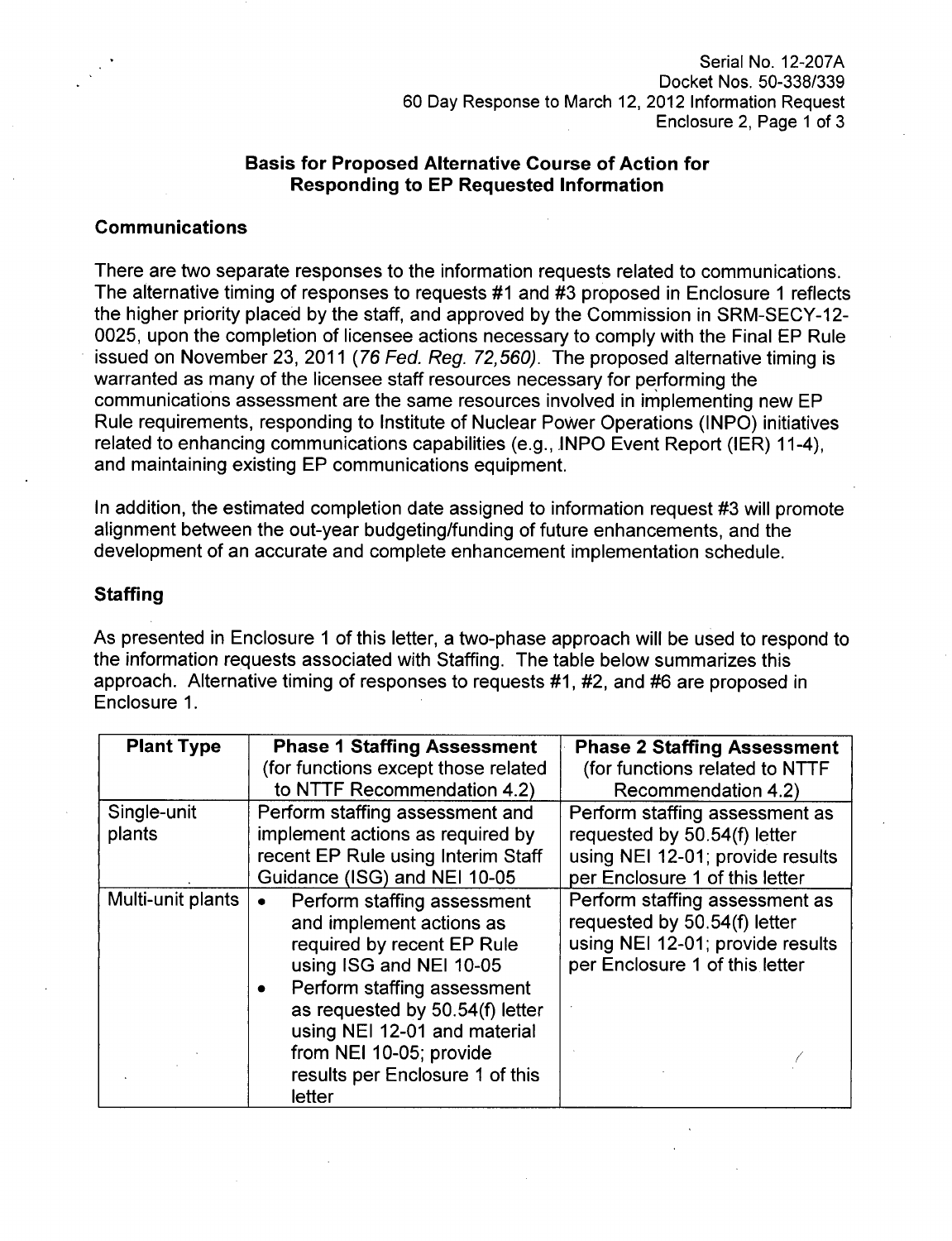The basis for this approach is discussed below.

For multi-unit plants, the Phase **1** staffing assessment will be performed by March 29, 2013, and provided by April 30, 2013. This assessment will consider all requested functions except those related to Fukushima Near-Term Task Force (NTTF) Recommendation 4.2. An assessment considering these functions will be performed in Phase 2.

The timing of the Phase **1** staffing assessment reflects the higher priority placed by the staff, and approved by the Commission in SRM-SECY-12-0025, upon the completion of licensee actions necessary to comply with the Final EP Rule issued on November 23, 2011 *(76 Fed. Reg. 72,560).* In particular, Section IV.A.9 of 10 CFR 50, Appendix **E,** requires that licensees complete a detailed analysis demonstrating that on-shift personnel assigned emergency plan implementation functions are not assigned responsibilities that would prevent the timely performance of their assigned functions as specified in the emergency plan. As stated in the EP Rule, this analysis must be completed by December 24, 2012.

Following completion of EP Rule staffing analysis, the staffing assessment associated with the NRC letter will be performed. Based on staffing analysis experience to date, it is anticipated that a multi-unit staffing analysis will require approximately three months to complete and validate. One additional month is allotted for processing of an assessment submittal package.

As requested, an implementation schedule for any modifications that are determined to be appropriate will be included with the Phase **1** staffing assessment.

Single-unit plants do not need to provide a Phase **1** staffing assessment in response to the 50.54(f) letter as performance of this activity is governed by the recent EP Rule and existing license requirements.

The Phase 2 staffing assessment will be performed by five months prior to the beginning of the second refueling outage, and provided by four months prior to the beginning of the second refueling outage. This assessment will consider the requested functions related to Fukushima Near-Term Task Force (NTTF) Recommendation 4.2.

The industry will be responding to multiple regulatory actions resulting from the recommendations contained in the Fukushima NTTF Report, as modified in related Commission Papers and Staff Requirements Memoranda. One of these actions, in particular, has the potential to impact emergency response staffing levels. This action is associated with Fukushima NTTF Recommendation 4.2 and subsequently issued as NRC Order to Modifying Licenses with Regard to Requirements for